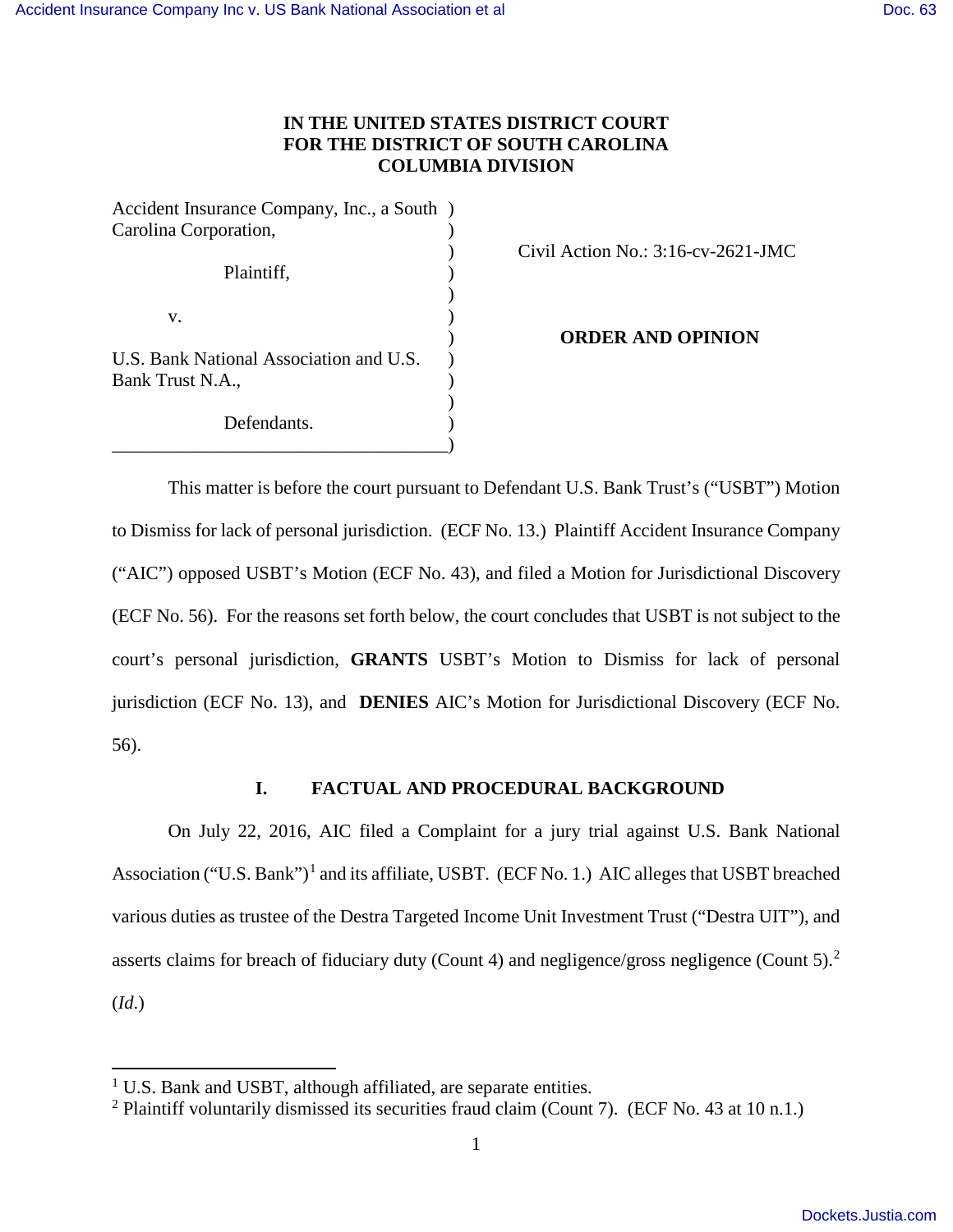On September 9, 2016, USBT filed a Motion to Dismiss for lack of personal jurisdiction and failure to state a claim. (ECF No. 13.) As to personal jurisdiction, USBT asserted that it was not subject to general or specific jurisdiction in South Carolina. (ECF No. 13-1 at 13-19.) It submitted evidence showing, among other things, that USBT is not "at home" in South Carolina, and did not perform any of its obligations with respect to the Destra UIT in South Carolina. (*Id*.; *see also* ECF No. 13-2.)

On November 17, 2016, AIC filed a response in opposition to USBT's Motion, conceding that general jurisdiction was lacking (ECF No. 43 at 10 n.1), but asserting that specific jurisdiction existed, primarily because USBT knew or should have known that units of the Destra UIT would enter a reinsurance trust account for which AIC was a beneficiary (*Id*. at 11-13). Alternatively, AIC asked for leave to conduct jurisdictional discovery so it could "supplement" its showing. (*Id*. at 17.)

On December 23, 2016, USBT filed a Reply to AIC's response, asserting that AIC was not entitled to jurisdictional discovery because its request was based on speculation and conclusory assertions. (ECF No. 51 at 8.) USBT also explained, in part, that this court already rejected AIC's main theory of personal jurisdiction in a recent case. (*Id*. at 2-3) (citing and quoting *Companion Prop. & Cas. Ins. Co. v. U.S. Bank Nat'l Ass'n*, No. 3:15-cv-01300, 2016 WL 6781057, at \*10 (D.S.C. Nov. 16, 2016) (holding that specific jurisdiction over USBT did not exist).

On June 28, 2017, AIC renewed its request for jurisdictional discovery. (ECF No. 56.) AIC sought to "explore," among other things, USBT's "involvement in and approval of the decisions made in South Carolina that would have a direct impact in South Carolina." (ECF No. 56-1 at 3.) This discovery would encompass USBT's business plans, trust agreements, trust asset acquisitions, contracts, licensing, the "hiring and firing of management and employees in South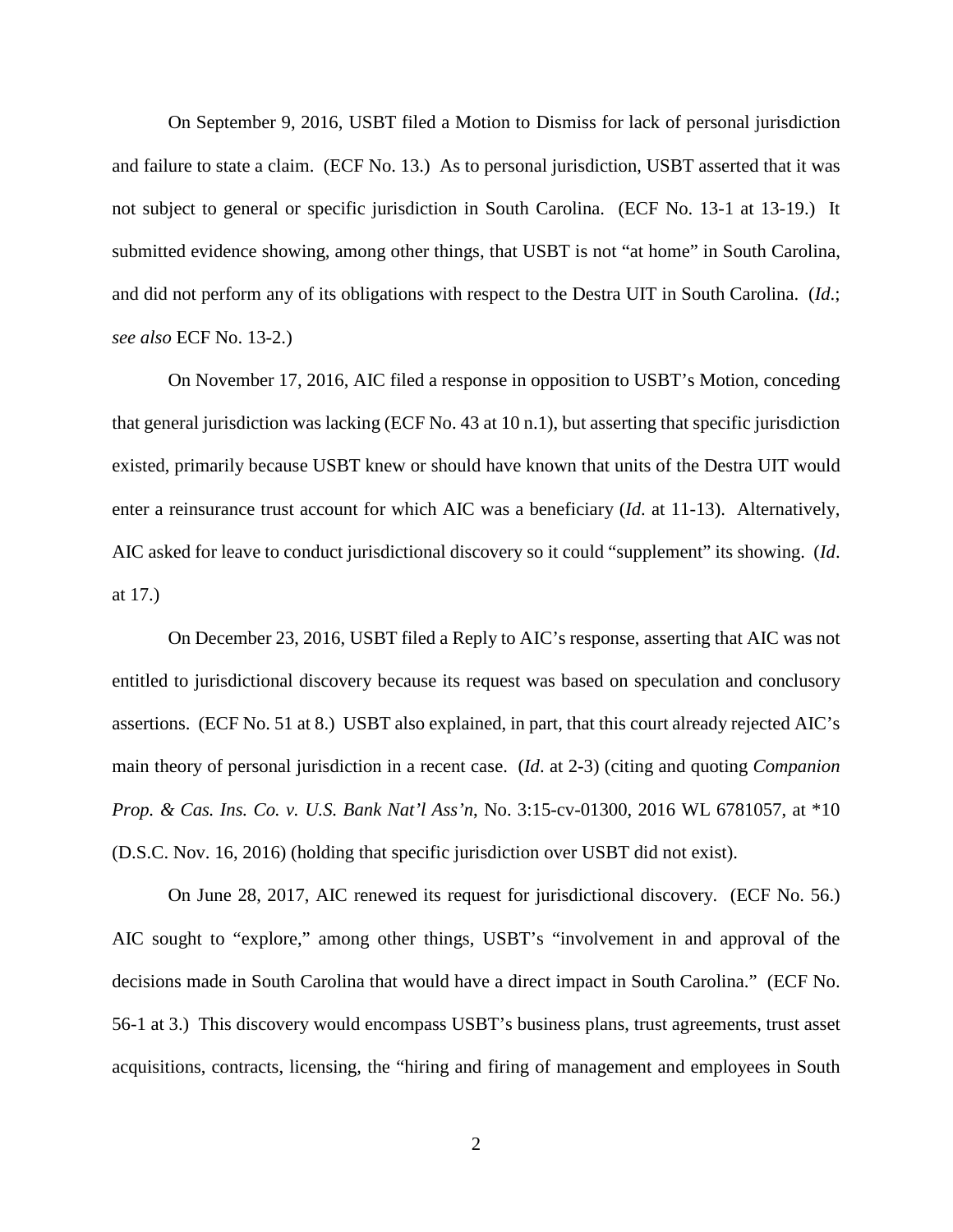Carolina," and marketing. (*Id*.) Other topics included "the reporting to, approval, and accountability of South Carolina employees" and the "internal operations and corporate structures of U.S. Bank and USBT." (*Id*.) On July 12, 2017, USBT filed a response in opposition to AIC's Motion, reasserting its position that AIC is not entitled to jurisdictional discovery. (ECF No. 57.) On July 19, 2017, AIC filed a Reply to USBT's response, asserting six bases for personal jurisdiction. (ECF No. 58.) On August 3, 2017, USBT filed a Sur-Reply to AIC's Reply, asserting that AIC's "new assertions are baseless and should be rejected." (ECF No. 62.)

### **II. JURISDICTION**

The court has jurisdiction over this action pursuant to 28 U.S.C. § 1332. AIC is organized and incorporated in the State of South Carolina, with its principal place of business in Lexington County, South Carolina. (ECF No. 1 at 1.) U.S. Bank is a wholly owned subsidiary of U.S. Bancorp, and is a national chartered bank with its principal place of business and headquarters in the State of Minnesota. (*Id*.) USBT is a wholly owned subsidiary of U.S. Bancorp and an affiliate of U.S. Bank. (*Id*.) Its principal place of business is in Wilmington, Delaware. (*Id*.) The amount in controversy in this matter exceeds \$75,000.00. (*Id*. at 2.)

#### **III. LEGAL STANDARD**

A federal district court in South Carolina will exercise personal jurisdiction over a defendant to the maximum extent permitted by the Due Process Clause of the Fourteenth Amendment. *See* S.C. CODE ANN. § 36-2-803 (2012)*; Callum v. CVS Health Corp.*, 137 F. Supp. 3d 817, 834 (D.S.C. 2015). Due process requires that the defendant have minimum contacts with the forum state "'such that the maintenance of the suit does not offend traditional notions of fair play and substantial justice.'" *Walden v. Fiore*, 134 S. Ct. 1115, 1121 (2014) (quoting *Int'l Shoe Co. v. Washington*, 326 U.S. 310, 316 (1945)).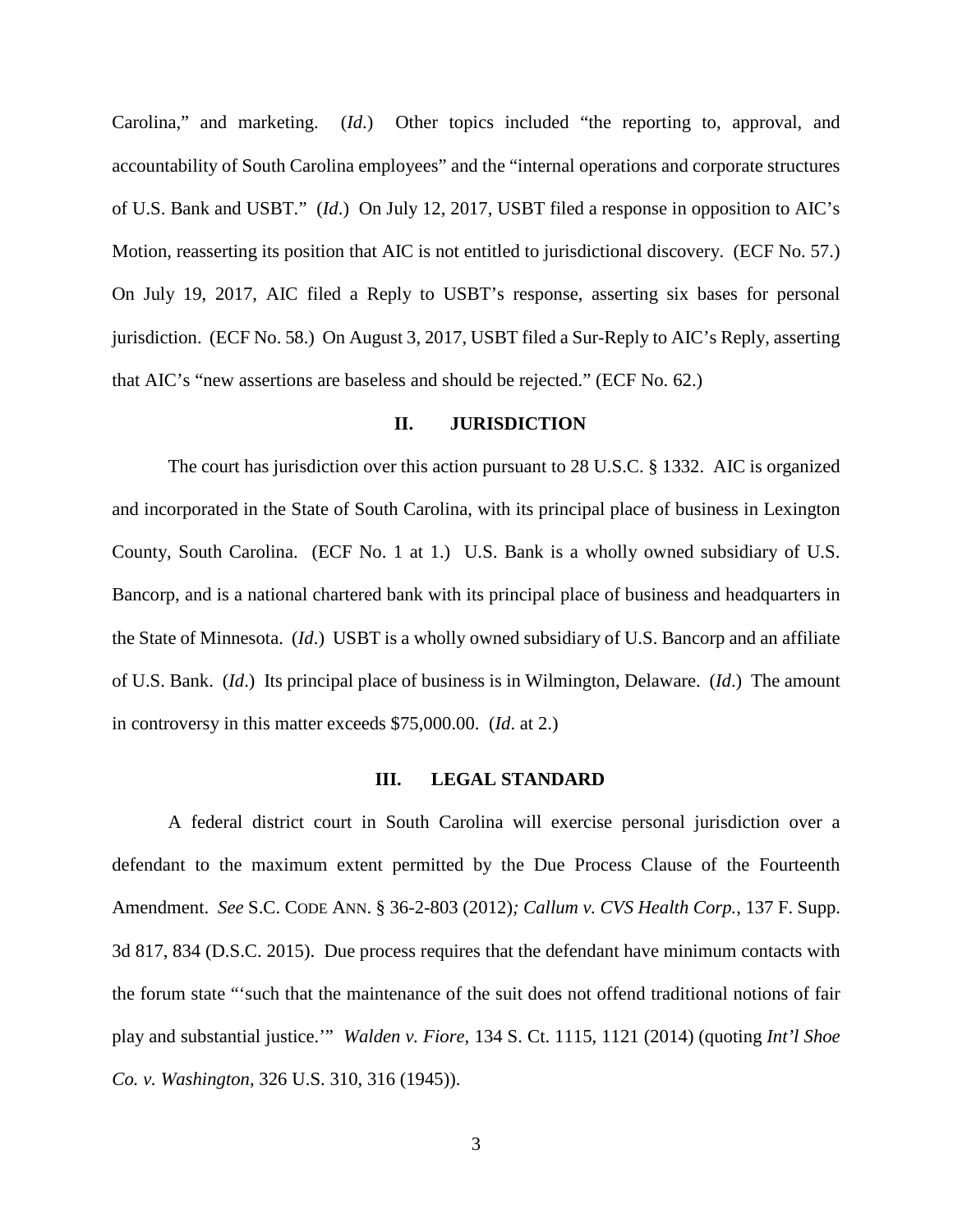When a defendant challenges the court's personal jurisdiction under Federal Rule of Civil Procedure 12(b)(2), the plaintiff has "the burden of proving" that jurisdiction exists "by a preponderance of the evidence." *In re Celotex Corp.*, 124 F.3d 619, 628 (4th Cir. 1997). There are two paths to personal jurisdiction that satisfy due process. The first path is "general jurisdiction." For general jurisdiction to exist, the defendant must have contacts so substantial, continuous, and systematic with the forum that it may be sued there for any reason. *Daimler AG v. Bauman*, 134 S. Ct. 746, 761 (2014). The second path is "specific jurisdiction." For specific jurisdiction to exist, "the defendant's suit-related conduct must create a substantial connection with the forum state." *Walden*, 134 S. Ct. at 1121.

Discovery under the Federal Rules of Civil Procedure is broad in scope and freely permitted. *Mylan Labs., Inc. v. Akzo, N.V.*, 2 F.3d 56, 64 (4th Cir. 1993). A court has the discretion to deny jurisdictional discovery if a plaintiff offers only speculation or conclusory assertions about defendant's contacts with a forum state. *Tuttle Dozer Works Inc. v. Gyro-Trac (USA), Inc.*, 463 F. Supp. 2d 544, 548 (D.S.C. 2006). When the plaintiff's claim does not appear to be frivolous, a district court should ordinarily allow discovery on jurisdiction in order to aid the plaintiff in discharging the burden of establishing the court's jurisdiction. *Cent. Wesleyan Coll. V. W.R. Grace & Co.*, 143 F.R.D. 628, 644 (D.S.C. 1992).

#### **IV. ANALYSIS**

The dispute in this matter is whether the court has specific personal jurisdiction over USBT. AIC claims the court does, asserting: "As trustee over the Destra Fund, USBT knew or should have known that the Destra Fund contained undervalued and worthless assets to the detriment of South Carolina insurance companies, including AIC." (ECF No. 43 at 12.) However, this court rejected a nearly identical argument in a recent case. In *Companion*, fourth-party plaintiff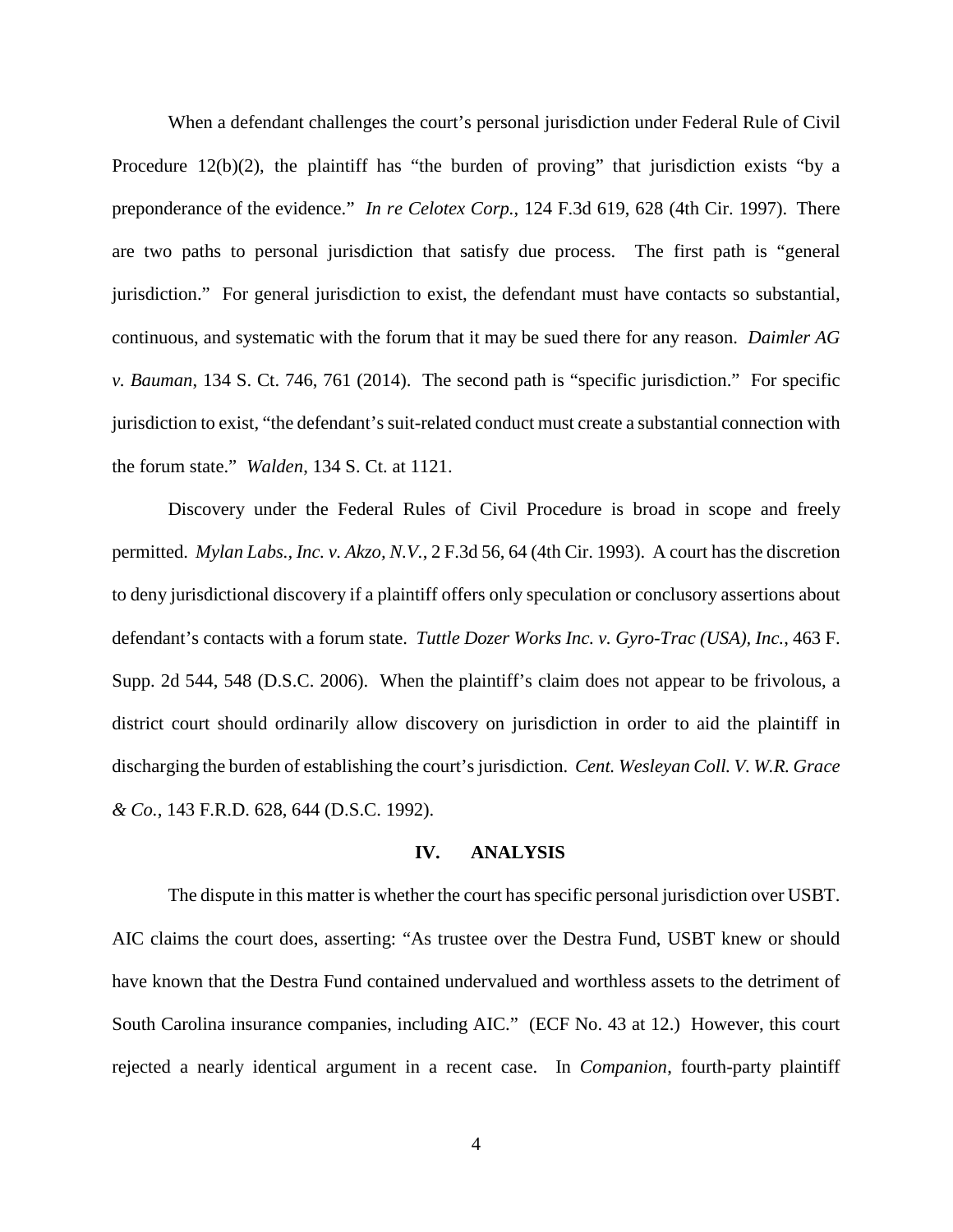Alexander Burns claimed USBT was subject to specific jurisdiction because "in its role as trustee of the Destra UIT, [USBT] knew that other parties would deposit Destra UIT units in trust accounts that have a South Carolina insurer as the named beneficiary, which might then generate litigation over those units in South Carolina." *Companion*, 2016 WL 6781057, at \*10. This court held that "such knowledge, even if supported by the evidence, would not amount to purposeful availment because it is not contact with South Carolina created by USBT." *Id*. A defendant's knowledge that a plaintiff has strong forum connections and that the plaintiff will suffer harm in the forum does not satisfy the minimum contacts test, as it "impermissibly allows a plaintiff's contacts with the defendant and forum to drive the jurisdictional analysis, rather than contacts created by the defendant." *Id*. (quoting *Walden*, 134 S. Ct. at 1124-25).

Indeed, the Supreme Court has reaffirmed this principle by stating that "for specific jurisdiction, a defendant's general connections with the forum are not enough. As we have said, a corporation's continuous activity of some sorts within a state is not enough to support the demand that the corporation be amenable to suits unrelated to that activity*." Bristol-Myers Squibb Co. v. Superior Court of Cal., San Francisco Cty.*, 137 S. Ct. 1773, 1781 (2017) (full internal quotation marks and alterations omitted). The Court concluded: "What is needed-and what is missing hereis a connection between the forum and the specific claims at issue." *Id*.

USBT has specifically denied engaging in any conduct in South Carolina, or even intentionally directed at South Carolina, giving rise to AIC's claims. (ECF No. 13-2 ¶ 6, 8-12.) AIC did not refute any of these specific denials or adduce any evidence to the contrary until its Reply to USBT's response. (ECF No. 58.) AIC presented six bases for personal jurisdiction, mainly regarding (1) a snapshot from U.S. Bank's website indicating that USBT has "two separate offices in South Carolina," and an account manager located in Columbia, South Carolina, and (2)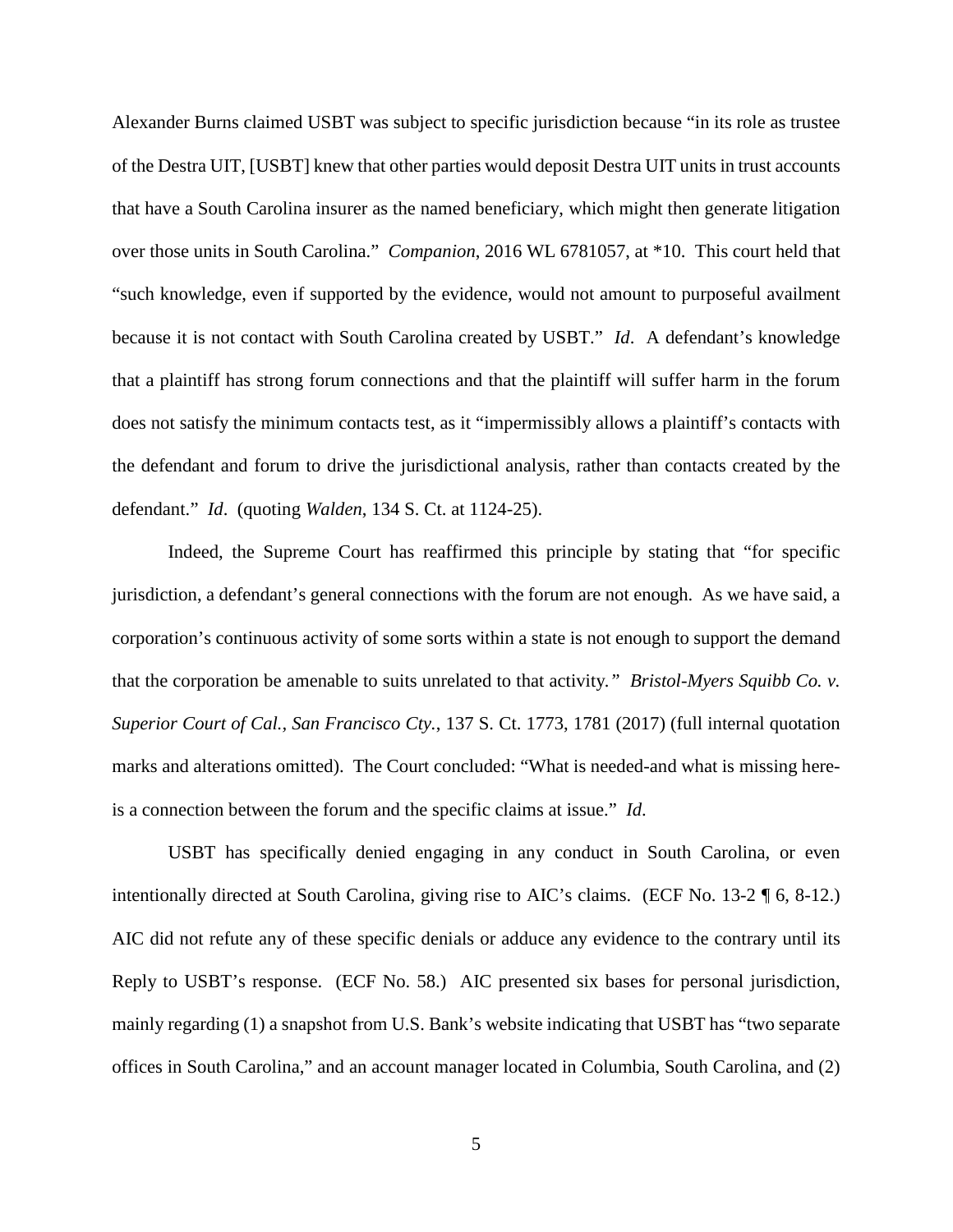an agency theory that USBT is subject to personal jurisdiction because "an agent of the principal undertook activities in South Carolina." (*Id*.) The court finds that AIC is conflating U.S. Bank and USBT and is merely conducting a "fishing expedition in the hopes of discovering some basis for jurisdiction." *Base Metal Trading, Ltd. v. OJSC "Novokuznetsky Aluminum Factory*," 283 F.3d 208, 216 n.3 (4th Cir. 2002); *see also Carefirst of Md. Inc. v. Carefirst Pregnancy Cts., Inc.*, 334 F.3d 390, 403 (4th Cir. 2003) ("[W]here a plaintiff's claim of personal jurisdiction appears to be both attenuated and based on bare allegations in the face of specific denials made by defendant, the Court need not permit even limited discovery . . . should it conclude that such discovery will be a fishing expedition.") (citation and internal quotation marks omitted); *Ruhe v. Bowen*, No. 2:15-cv-03792, 2016 WL 5372555, at \*6 (D.S.C. Sept. 26, 2016) (denying jurisdictional discovery where plaintiff's claim of personal jurisdiction is based on bare allegations that the defendants had significant contacts with South Carolina).

Because AIC has failed to meet its burden to demonstrate that USBT should be subject to the court's specific jurisdiction, the court must dismiss AIC's Complaint for lack of personal jurisdiction, pursuant to Federal Rule of Civil Procedure 12(b)(2). The court declines to consider USBT's alternative grounds for dismissal that AIC's Complaint fails to state a claim for which the court can grant relief.

AIC, however, did request that alternatively, should the court decline to exercise personal jurisdiction over USBT, rather than dismiss USBT, to transfer the claims to Delaware. (ECF No. 43 at 18.) 28 U.S.C. § 1404(a) provides that "[f]or the convenience of parties and witnesses, in the interest of justice, a district court may transfer any civil action to any other district or division where it might have been brought or to any district or division to which all parties have consented." "The appropriate venue of an action is a procedural matter that is governed by federal rule and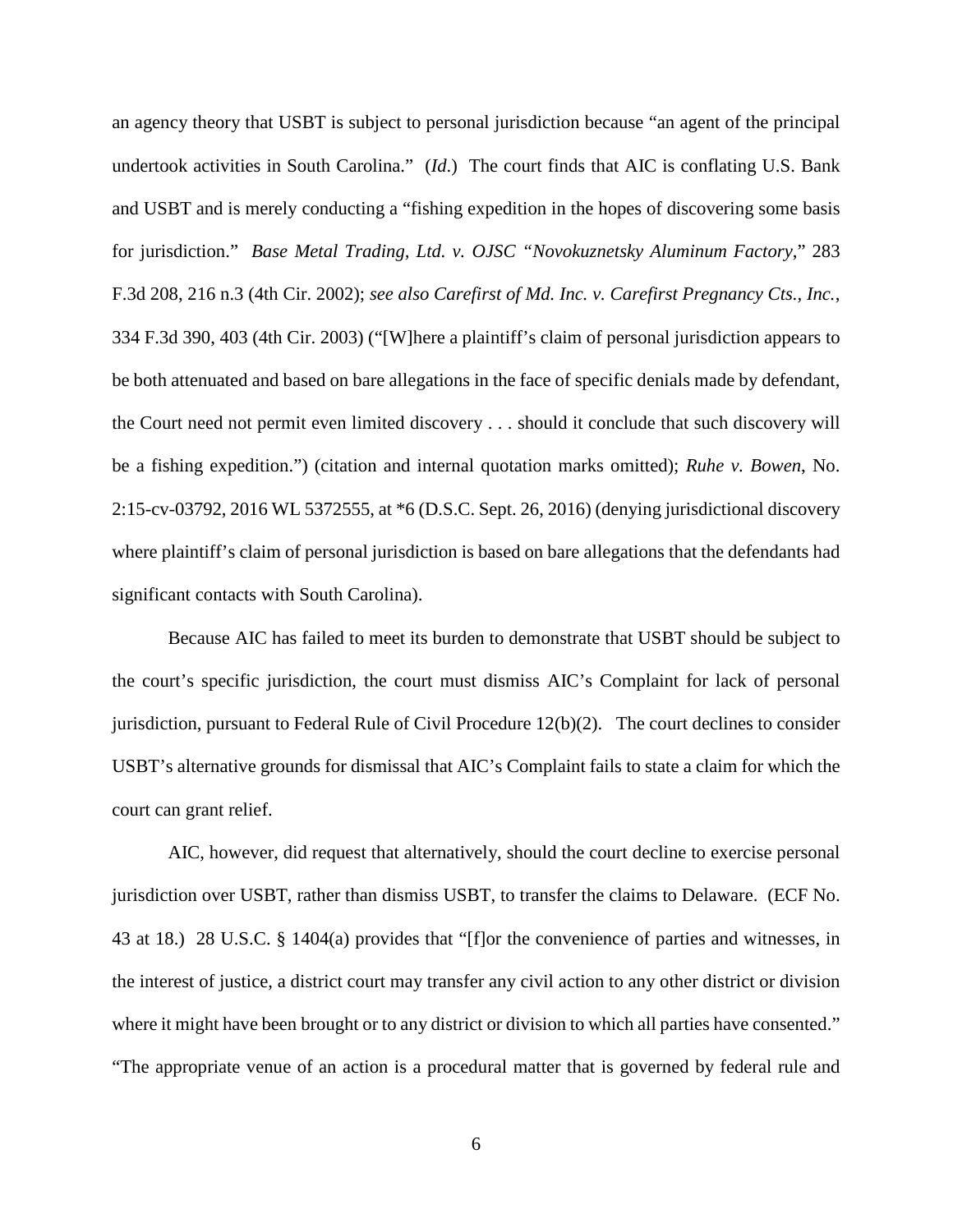statutes." *Albemarle Corp. v. AstraZeneca UK Ltd.,* 628 F.3d 643, 651 (4th Cir. 2010) (citing Fed. R. Civ. P. 12(b)(3); 28 U.S.C. § 1391; 28 U.S.C. § 1406(a)). "Whether a case should be transferred to an alternative venue rests within the sound discretion of the district court." *Sw. Equip., Inc. v. Stoner & Co., Inc.*, C/A No. 6:10-1765-HMH, 2010 WL 4484012, at \*2 (D.S.C. Nov. 1, 2010) (citing *In re Ralston Purina Co.*, 726 F.2d 1002, 1005 (4th Cir. 1984)).

A district court considering a 28 U.S.C. § 1404(a) motion must evaluate both the convenience of the parties and various public-interest considerations."[3](#page-6-0) *Atl. Marine Constr. Co. v. U.S. Dist. Ct. W.D. Tex.*, 134 S. Ct. 568, 581 (2013). AIC only asserts that "if transfer was barred, it would be severely prejudiced in not being able to seek recourse against USBT." (ECF No. 43 at 18.) Because AIC does not provide support for the various public and private considerations, the court is not persuaded by this statement.

 $\overline{a}$ 

<span id="page-6-0"></span><sup>&</sup>lt;sup>3</sup> The Court in *Atl. Marine Constr. Co.* identified the private and public factors as follows:

Factors relating to the parties' private interests include "relative ease of access to sources of proof; availability of compulsory process for attendance of unwilling, and the cost of obtaining attendance of willing, witnesses; possibility of view of premises, if view would be appropriate to the action; and all other practical problems that make trial of a case easy, expeditious and inexpensive." *Piper Aircraft Co. v. Reyno*, 454 U.S. 235, 241, n.6 (1981) (internal quotation marks omitted). Public-interest factors may include "the administrative difficulties flowing from court congestion; the local interest in having localized controversies decided at home; [and] the interest in having the trial of a diversity case in a forum that is at home with the law." *Id*. (internal quotation marks omitted). The Court must also give some weight to the plaintiffs' choice of forum. *See Norwood v. Kirkpatrick*, 349 U.S. 29, 32 (1955).

*Atl. Marine Constr. Co.*, 134 S. Ct. at 581 n.6.